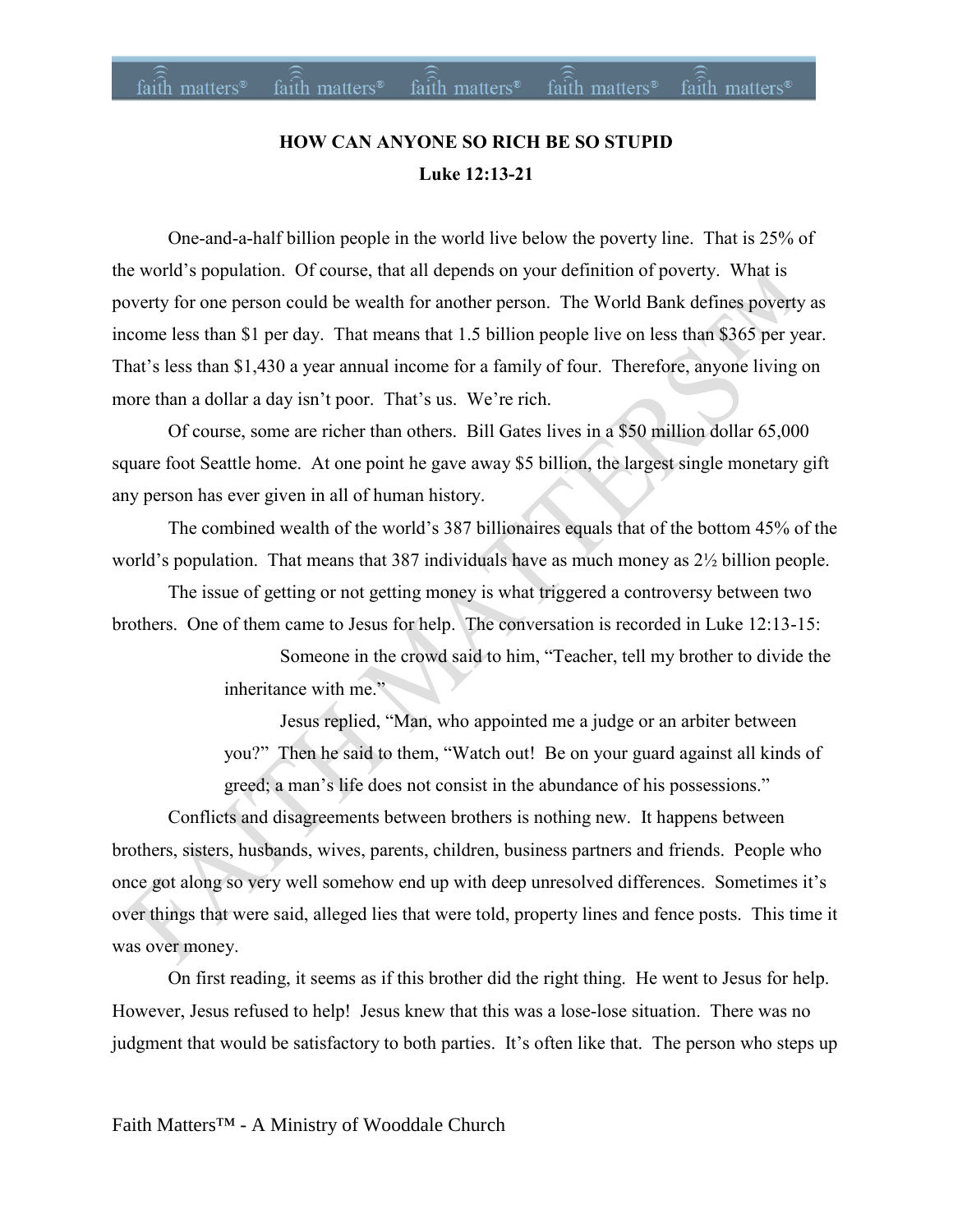### faith matters<sup>®</sup> faith matters<sup>®</sup>  $faith$  matters<sup>®</sup> faith matters<sup>®</sup> faith matters<sup>®</sup>

to become the peacemaker often ends up alienating everyone. The end result can be worse than the beginning conflict.

This particular problem was especially irresolvable because only one brother came to Jesus for help. And the brother who came to Jesus wasn't looking for truth or compromise. He had already made up his mind what the outcome should be. He wanted Jesus to order his brother to turn over to him half of the family money.

Jesus was smart enough to keep out of this one! But he also took it as an opportunity to go on to a much deeper issue, the issue of greed. He could quickly tell that this brother was out for all that he could get. That's why Jesus said, "Watch out! Be on your guard against all kinds of greed; a man's life does not consist in the abundance of his possessions."

In order to illustrate this point, Jesus told this parable:

"The ground of a certain rich man produced a good crop. He thought to himself, 'What shall I do? I have no place to store my crops.'

"Then he said, 'This is what I'll do. I will tear down my barns and build bigger ones, and there I will store all my grain and my goods. And I'll say to myself, "You have plenty of good things laid up for many years. Take life easy; eat, drink and be merry." '"

"But God said to him, 'You fool! This very night your life will be demanded from you. Then who will get what you have prepared for yourself? "This is how it will be with anyone who stores up things for himself but is not rich toward God."

This man must have had a financial planner. Or, he should have been one. His story is worthy of Money magazine because he did a lot of things very well. He was a man with a plan.

First, he built wealth. His land had produced a good crop. But this probably wasn't the first time. He was already a rich man. My guess is that he worked long and hard to get what he got. He was a very good businessman.

I'm also impressed that he earned his money. He didn't inherit it—not that it's bad to inherit money—but he was a farmer who was wealthy from years of hard work, saving more than he spent. There are lots of people who want to be rich but miss out on this first principle of financial planning, and that is to build wealth. They fail to do what this man did. They are lazy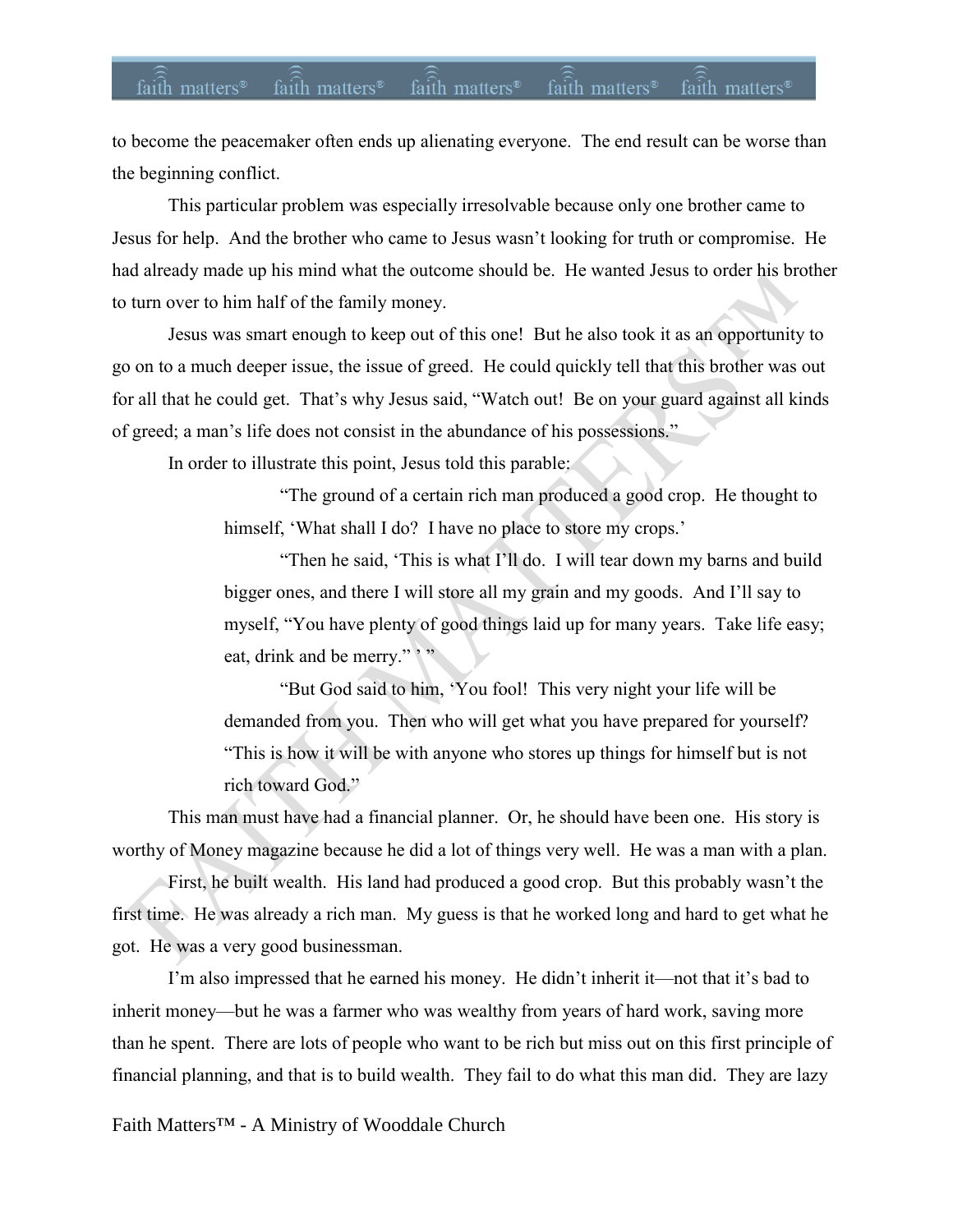## $faith$  matters<sup>®</sup>  $faith$  matters<sup>®</sup>  $fa$ ith matters<sup>®</sup> faith matters<sup>®</sup> faith matters<sup>®</sup>

spenders rather than hard working savers. No one can become wealthy without some money. Everyone has to start somewhere. He started with the labor of farming.

Second in his financial plan was to invest for the long term. Instead of taking this terrific crop and converting it to cash or spending all he had after a very good year, he thought about the years to come. And he did something that cost him up front. Some would say it was a little bit risky. He took perfectly good barns, tore them down and built new barns because he knew this would position him well for many more years. It was a major investment for the future.

He is like the person who faithfully invests in a 401k or other retirement plan. She skips eating out and instead of trading in her car she drives it for 10,000 or 20,000 more miles because she knows that a little bit of sacrifice now is going to make a big difference 10, 20 and 30 years from now. He knows the rules of compounding: if you get 10% interest your money will double in 7 years; if you get 7% interest it's going to double in 10 years. He's willing to make a shortterm sacrifice in order to have the long-term benefits.

Instead of living for the moment, the man in the parable wisely anticipated the distant future. He could envision the value he would gain in the years ahead. A little sacrifice now can pay big dividends tomorrow.

There are millions of Americans who live in the same neighborhood, earn the same salaries and will end up millions of dollars richer or poorer than each other in 25 years depending on their financial plan. Those who are like the man in the story will have barns full of money while their next-door neighbors will be flat broke.

So, his financial plan was to build wealth, invest in the long term and Number 3 in his financial plan was to know when to retire. I admire him for this. He had this figured out. He said to himself, "I have plenty of good things laid up for many years." This man was amazing because he knew when enough was enough.

One of the most difficult decisions many people face is when to retire. Some people hang on to their jobs until they die. It may be because they like the work or it may be because they're never sure they have quite enough money to take care of themselves for the rest of their lives. But this man had a plan. When he reached his goal, he quit his job.

Fourth in his financial plan was to enjoy what he had. He wasn't a workaholic. He didn't love money for money's sake. He knew the pleasures money could bring and he intended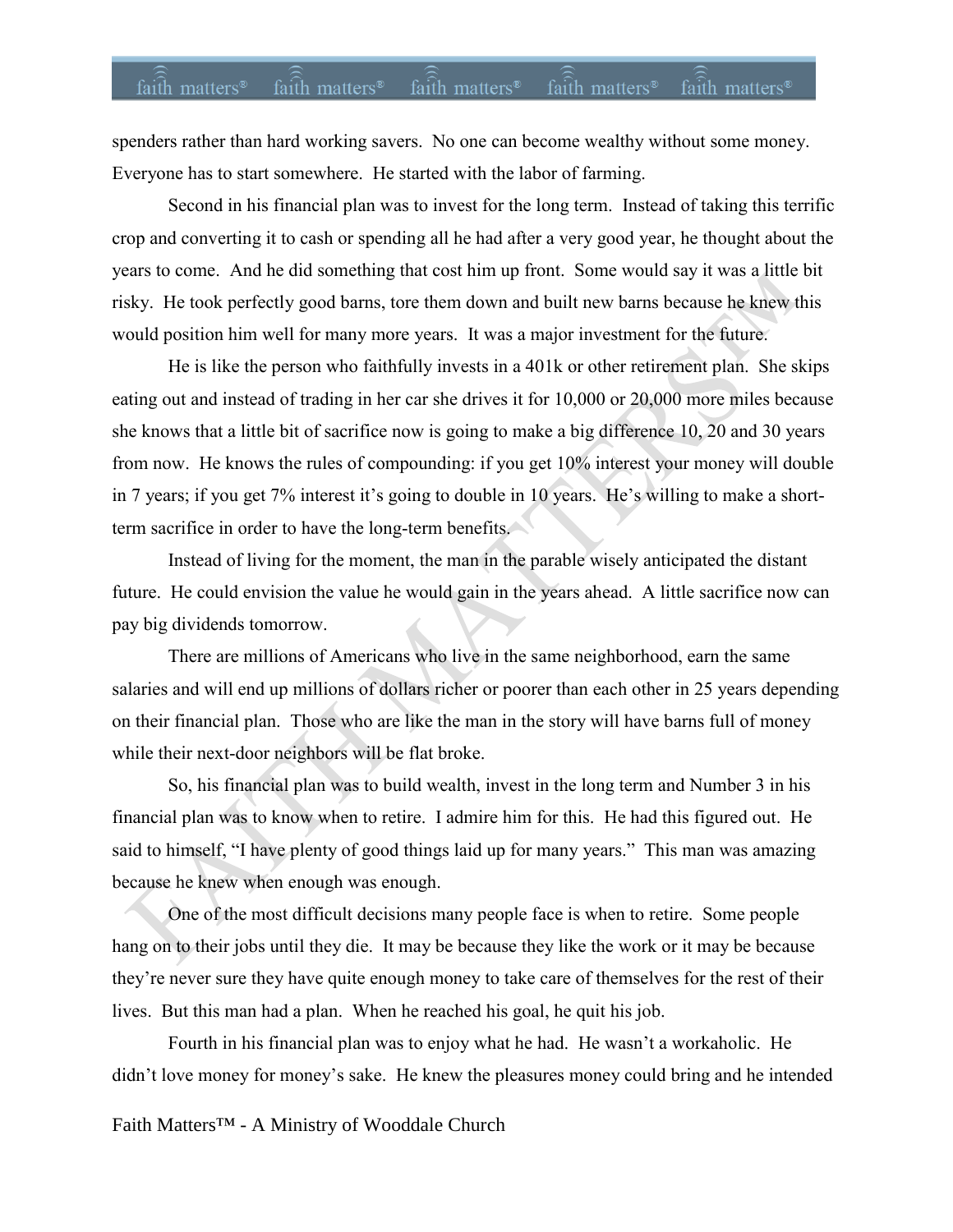### faith matters<sup>®</sup> faith matters<sup>®</sup> faith matters<sup>®</sup> faith matters<sup>®</sup> faith matters<sup>®</sup>

to fully enjoy them. He calculated how much longer he had to live, knew he had plenty of money and could, "Take life easy; eat, drink and be merry."

What could be better than to reach a point where your only job is to enjoy life? Good food. Good drinks. Good time. What could be better than this? If you know a modern financial planner, share this one and see what your planner thinks: build wealth; invest for the long term; know when to retire; enjoy what you've got.

Sounds good, except for what he forgot. He forgot others. This rich man was full of himself. The Bible says:

"He thought to himself, 'What shall I do? I have no place to store my crops.'

"Then he said, 'This is what I'll do. I will tear down my barns and build bigger ones, and there I will store all my grain and my goods. And I'll say to myself, "You have plenty of good things laid up for many years. Take life easy; eat, drink, and be merry."

He referred to himself eleven times in five sentences. When he finally switched from "I" to "you" he's talking to himself and even "you" referred back to him! There isn't one single hint of interest or concern for anyone but himself. He seemed to not even realize that there were other people with needs he could meet. It never occurred to him to share his exceptional wealth.

He forgot others and he forgot eternity. This wealthy man thought that all of life was here on earth, so he told himself that he had plenty of reserves for many years, but he never once mentioned eternity. He figured how long his money would last and assumed that was how long he would live. His fatal mistake was to believe that the future was under control, except he hopelessly misestimated the future. One of the great dangers of wealth is a false sense of security. There is an assumption that if you have money you have power and if you have power you can control the future.

An article in Worth magazine tells the story of the enormously wealthy Howard Hughes. Paging through a newspaper he came across an article that described him as a "paranoid, deranged millionaire". His immediate response was, "I'm not a millionaire. I'm a billionaire." He belonged to a very elite club called the Ninth Zero Club meaning that he had nine zeros to his net worth.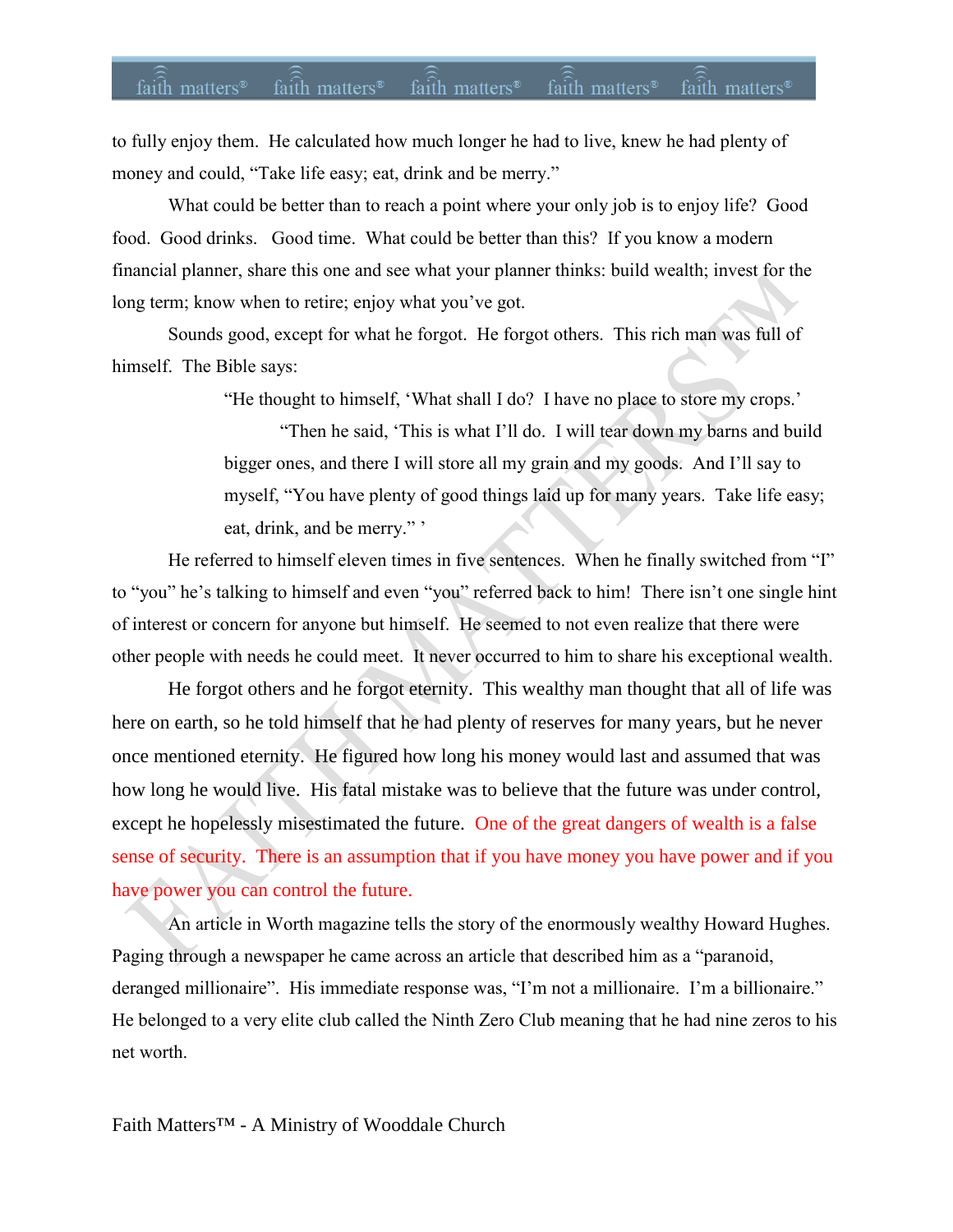Hughes said, "I answer to no one, can do what I want, and wield more power than presidents, whose authority is limited and tenure is brief." He made the same mistake as the man in Jesus' story. He forgot about eternity. And, like the man in Jesus' story, he apparently forgot about God.

The God that these men forgot told the rich man in the parable, "You fool! This very night your life will be demanded from you. Then who will get what you have prepared for yourself?" You see, the day of death is determined by God, not by how much money a person has. God called this guy in. His time was up. No warning. He was finished. And there was no taking anything with him. He didn't consult God about his finances and God didn't consult him about when he would die. The obvious lesson here for him and for us is that money has only temporary value. God is the ultimate power. The really big decisions are his and God cannot be bought.

Jesus called what he said a "parable". It's a story. He made it up. It's fiction. He did it in order to teach an important truth. So, what is most important is not remembering the story but getting the points.

The first point is the put God first! Jesus said, "Watch out! Be on your guard against all kinds of greed; a man's life does not consist of the abundance of his possessions."

Jesus never taught that money is bad. He never said it was a sin to be rich. Some of the richest people in the Bible were some of the godliest people in the Bible, like Job and David. In fact, when Jesus died, one of his remaining possessions was a seamless robe—one of the most expensive pieces of clothing in the economy of the day. It would be like a designer suit or dress from an elite store in today's economy.

It's not wrong to be rich, but it's wrong to put money first because God must be first. You don't need to have a lot of money to make money Number One in your life. Money and possessions have a natural tendency to become increasingly important in a person's life. The Romans used to say that money is like seawater, the more you drink the thirstier you become. So the only way to stop money from winning the Number One place in your life is to "Watch out! Be on your guard against all kinds of greed; a man's life does not consist in the abundance of his possessions." It takes a deliberate effort to avoid greed. We must constantly choose to make possessions less than all-important in our lives.